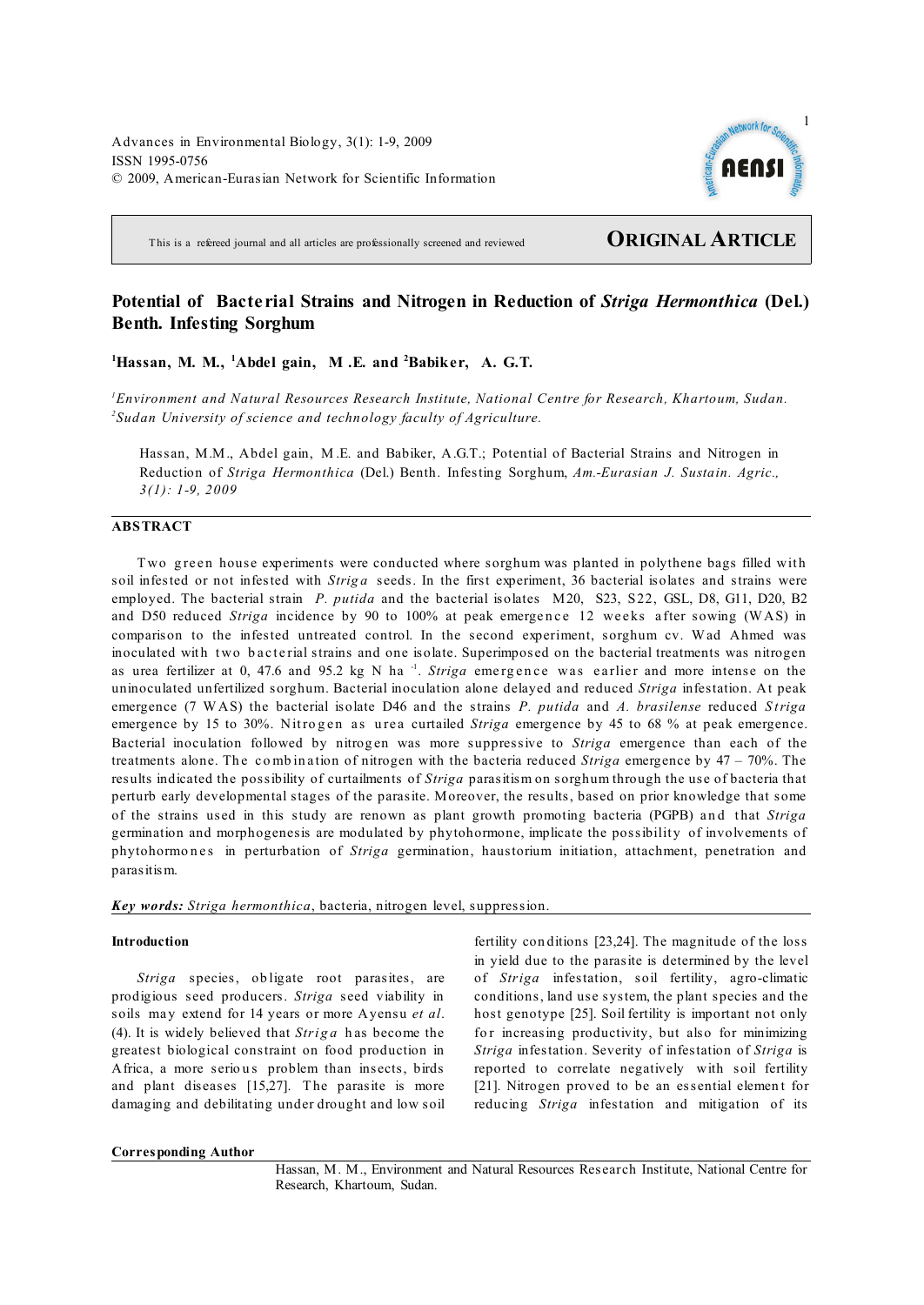adverse effects on crops [27]. The suppressive effects of nitrogen on *Striga* infestation were attributed to delayed germination, reduced radical elongation, reduced stimulants production and reduction of seeds response to the stimulants [29,31]. Obilana and Rama iah [22] reported that research needs for *Striga* management include biolo g ical control involving the survey of organisms parasitic or pathogenic on *Striga* (applied research) and bio-herbicides based on biological e n emies of *Striga* and a study of diseases and other pests of *Striga* (basic research). Use of a soil-borne pathogen to control the parasite will reduce both the *Striga* seed bank and emerged *Striga* plants and should contrib ute to the reduction of the yield losses due to *Striga* [32]. Workable biological control options that meet the target of reducing *S*. *hermonthica* parasitism and abating crop-yield-loss, within the season of application, is the use of soilb o rn e antagonists or diseases of *S. hermonthic a* seeds, germlings and/or seedlings. Dirar [13] working with *Xanthomonas*sp. reported a significant reduction in germination of S*. he rmonthica*. Bacteria of the genus *Azospirillu m* are free-living, nitrogen-fixing micro-organisms that are commonly found in soil, but mainly in association with the roots of plants [12]. Bo u illant *et al.* [9] reported that two out of four strains of *Azo sp irill u m b ra sil e n se* assayed significantly inhibited germination of *S. hermonthica*. Moreover, one of the two strains promoted host growth. A. brasilense are, thus, classified as plant growth promoting bacteria [7]. An integrated management approach, if properly designed, using a combination of control measures has the potential to provide a lasting solution to the *Striga* problem [16]. The objective of the present study was to assess the role of bacteria and nitrogen on suppressing, triggering suicidal germination and/or perturbing early developmental stages in *S. hermonthica*.

#### **Materials and methods**

Two sets of green house experiments were conducted to study the effects of bacterial isolates and strains on *Striga* incidence on sorghum cv. Abu Sabeen, bacterial isolates, strains and nitrogen on *Striga* incidence on sorghum cv. Wad Ahmed.

Soil samples were collected from four locations (Shambat, Gadaref, Abuharaz and Wad Medani). The spread- plate method was used for isolation of 202 bacterial isolates. Seven bacterial strains (*Azotobacter vienlandi, Pseudomonas putida*, *Azomonas* spp., *Bradyrhizobium japonicum*, *Azospirillum brasilense, A. amazonas* and *Bacillus* spp.) were obtained from the Environment and Natural Resources Research Institute (ENRRI), the National Centre for Research and University of Khartoum, Khartoum, Sudan as described by Hassan *et al*. [19].

In all experiments, soil mix made of river silt and s and  $(2:1 \text{ v/v})$  was sterilized in an oven at 160  $\rm ^{\circ}C$  for 4 h. The sterilized soil was placed in plastic bags (19 cm diameter) with drainage holes at the bottom. *Striga* infestation was accomplished by mixing 10 mg of sterilized *Striga* seeds (*Ca* 1500) in the top 6 cm soil in each bag. Surface sterilized sorgh um seeds (7/bag) were planted and immediately irrigated. Aliquots of the respective bacterial suspensions (15 ml each)  $(10<sup>4</sup>$  dilution) were injected in each bag. Subsequent irrigations were made every 2 days. *Striga* infested and uninfested controls were in cluded in each experiment for comparison. Emergent *Striga* plants were counted weekly starting three weeks after crop emergence. Sorghum height was measured at 7, 11 and 15 weeks after sowing (WAS), while *Striga* height was determined at 7 WAS. In all experiments, treatments were arranged in factorial experiment with randomized complete block design with four replicates.

## *Ef ects of bacterial isolates and strains on S. hermonthica incidence on sorghum cv. Abu Sabeen*

The experiment was undertaken in the period  $7$ February to 21 June 2006. A sterilized soil mix was prepared, infested with *Striga* and sown to so rg h um cv. Abu Sabeen, as described above. Thirty six bacterial isolates and strains selected on basis of their ability to suppress *S. h e rmonthica* germination were in jected into the soil. Sorghum thinning, *Strig a* emergence, sorghum and *Striga* heights were measured as previously described (3.1).

## *Ef ects of bacterial isolates, strains and nitrogen on Striga incidence on sorghum cv. Wad Ahmed*

The experiment was conducted in the period 5 July to 1 October 2007. Two bacterial strains, *P*. *putida*, *A. brasilense* and the bacterial isolate D46 were selected based on their ability to suppress *Striga* germination. Soil infested with *S. hermonthica* seeds, placed in plastic bags, was sown to sorghum cv. Wad Ahmed as shown in 3.1. Nitrogen as urea at 0N,  $\frac{1}{2}$  N (47.6 kg ha<sup>-1</sup>) and 1N (95.2 kg ha<sup>-1</sup>) was applied immediately after sowing. Treatments were irrigated and inoculated with the bacterial strains and iso la tes as previously described in 3.1. Sorghum thinning, *Striga* incidence, sorghum heights and *Striga* heights were measured as shown above.

## *Statistical analysis*

Data from the greenhouse experiments were transformed to  $log(x + 0.5)$  in which x is the number of *Striga* plants/ bag and then subjected to analysis of variance (ANOVA). Means were tested for significance by LSD at  $5\%$ . The data was tabulated [17].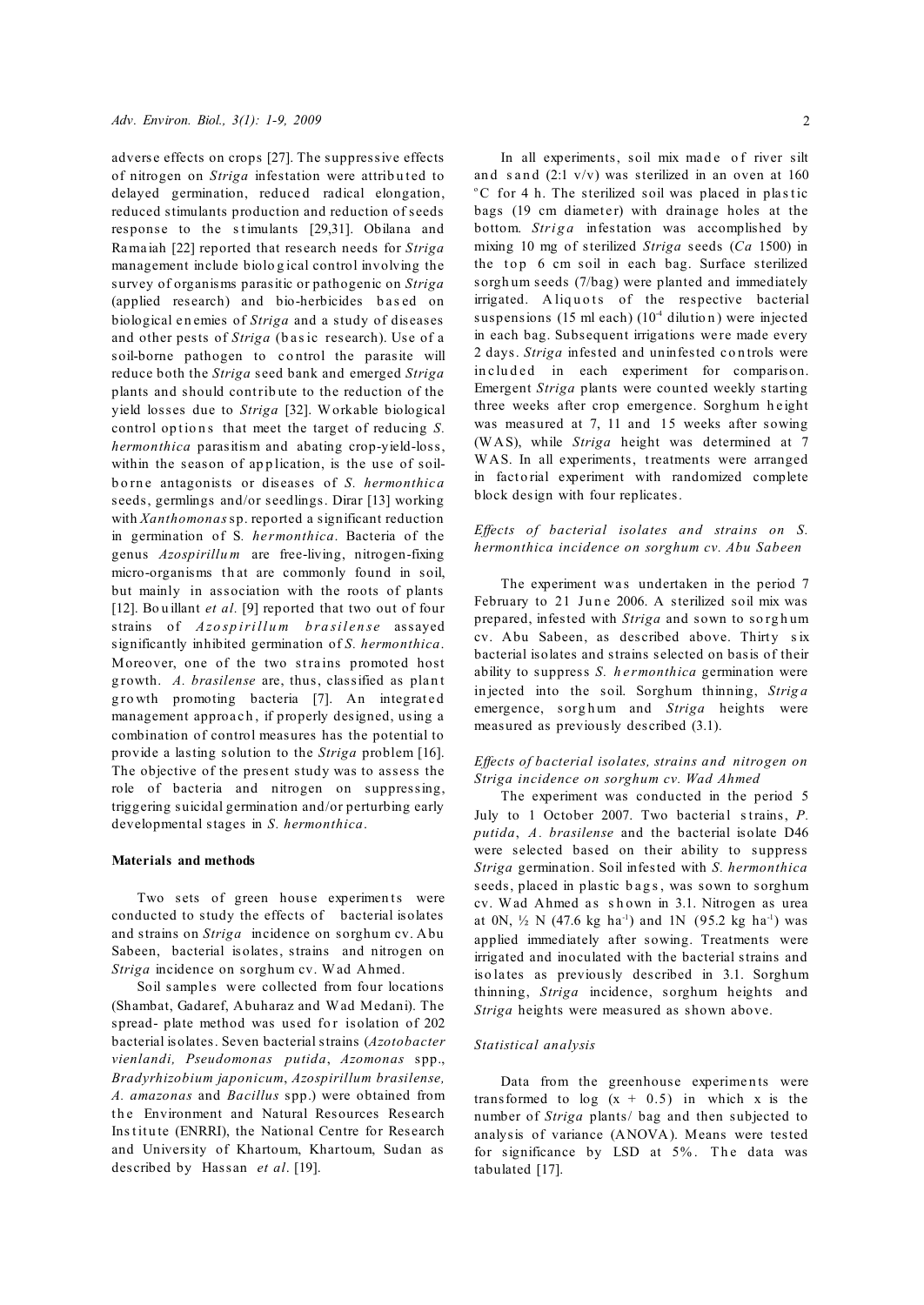#### **Results and Discussion**

*Effects of bacterial strains and isolates on S. h e rmonthica incidence on sorghum cv. Abu Sabeen*

All bacterial strains and isolates, except isolates S9, G14 and *Bacillus* spp.( B3) reduced emergence of the parasite (Table 1). Crop treated with isolates M20, S22, GSL, D8, S23, S19, D20, S25, G11, D50 and *Bacillus* spp. (B2) and *P*. *putida* strains sustained the lowest *Striga* emergence.

*Striga* growth, as indicated by height, was differentially affected by the bacteria. Is olates S23, S22, G11, D20, D2, D50, D46, S25, D10, S10, D8, G18x, GSL, M2 and the bacterial strains *Bacillus* spp., *P. putida, Azotobacter* and the combination of *A. amazonas* a nd *P. putida* reduced *Striga* height significantly. The observed reductions in height ranged between 60 and 96% (Table 1). Isolates M34 and combination between A. brasilense and P. *putida*, on the other hand, increased *Striga* height.

The untreated *Striga* free sorghum displayed the tallest plants (154 cm). Unchecked *Striga* in festation reduced crop height by 64%. All bacterial strains and isolates increased sorghum height, significantly, in comparison with the *Striga* infested contro l. The bacterial isolates M20, S25, S23, S19, S22 and the bacterial stra in *Bacillus* spp. and *P. putida* were the most effective. They increased sorghum height by 40 - 50% (Table 1).

*Effects of bacteria and nitrogen on Striga incidence on sorghum cv. Wad Ahmed* 

### *Ef ect on Striga*

At four weeks after sowing (W A S), *Striga* emergence was only o bserved on the unfertlized uninoculated sorghum and no emergence occurred on the fertilized and bacteria inoculated plants (Table 2).

At five WAS, *Striga* was observed in all treatments. The unfertilized uninoculated sorghum sustained the highest infestation (10 *Striga* plants/ bag). Nitro g en as urea at  $47.6$  kg N ha<sup>-1</sup> and  $95.2$  kg N ha<sup>-1</sup> reduced *Striga* emergence to 4 and 1 plant /bag, respectively (Table 3). Sorghum treated with the b a c teria, irrespective of nitrogen level, sustained less *Striga* emergence than the respective unfertilized uninoculated control. Combinations of fertilizer and bacterial isolates were, invaria bly, more suppressive to the parasite emergence than each treatment alone. At six WAS, *Striga* emergence increased, substantially , and was heighest on the unfertilized uninoculated control (24 *Striga* plants/ bag). Unfertilized sorghum, inoculated with bacteria sustained significantly less *Striga* emergence than the respective control. Nitrogen, invariably, suppressed emergence of the parasite. The combinations of fertilizer and bacteria effected more reductions of the parasite emergence than each of the treatments alone, albeit not significantly. Parasite emergence consistently decreased with increasing nitrogen level (Table 4).

At seven WAS, the unfertilized uninoculated control supported the highest *Striga* emergence (40)  $\mathbf{p}$ lants/ $\mathbf{b}$ ag) (Table 5). Inoculation of sorghum with bacteria reduced Striga infestation by 15-30 %. Nitrogen at 47.6 kg N ha<sup>-1</sup> and 95.2 kg N ha<sup>-1</sup> reduced *Striga* emergence by 45 and 68%. re s p e ctively. Bacteria in combination with nitrogen reduced the parasite emergence by 48 - 70%.

At eight WAS, the number of emergent *Striga* on the unfertilized uninoculated sorghum showed a considerable decrease (Table 6). Sorghum treated with nitrogen sustained less *Striga* emergence than the unfertilized uninoculated control, albeit not significantly. Bacteria alone and in combination with nitrogen sh o wed inconsistent effects on *Striga* emergence. The reduction in parasite incidence displayed a slight decrease and a substantial increase in comparison with the unfertilized uninoculated control. However, because of high variability, differences between treatments were not significant. At nine WAS, *Striga* incidence followed the same trend as at eight WAS (Tables 7).

Count made at ten WAS or later showed a continuous d e cline in *Striga* incidence with no obvious trends (Tables 8-10).

*Striga* growth, as indicated by height measured at 7 WAS, was differentially affected by n itrogen fertilization, but not by bacteria (Fig. 1). *Striga* plan ts on unfertilized uninoculated sorghum showed an average height of 14 cm. Nitrogen at 47.6 kg N ha<sup>-1</sup> and 95.2 kg N ha<sup>-1</sup> reduced *Striga* height by about 50%. The bacterial strains and isolates and their combinations with nitrogen re duced *Striga* height, albeit not significantly, in comparison to the respective controls (Fig. 1).

#### *Ef ects on Sorghum height*

At 7 WAS, *Striga* free sorghum, irrespective of nitrogen level or bacterial inoculation displayed 51 to 75 cm height and the *Striga* infested unfertilized uninoculated sorghum displayed 68 cm in height. Nitrogen, at all rates, had no effect on crop growth, irrespective of *Striga* infestation (Fig.2). The ba cteria had no adverse effects on sorghum growth and partially mitigated the depressive effects of *Striga* on plant growth. The bacteria in combination with nitrogen showed variable effects on sorghum growth. *Striga* infested sorghum treated with nitrogen at 47.6 kg N ha<sup>-1</sup> and inoculated with *P. putida* displayed a significant increase in height, in comparison to the corresponding uninoculated fertilized crop. In presence of nitrogen as urea at 95.2 kg ha<sup>-1</sup> P. putida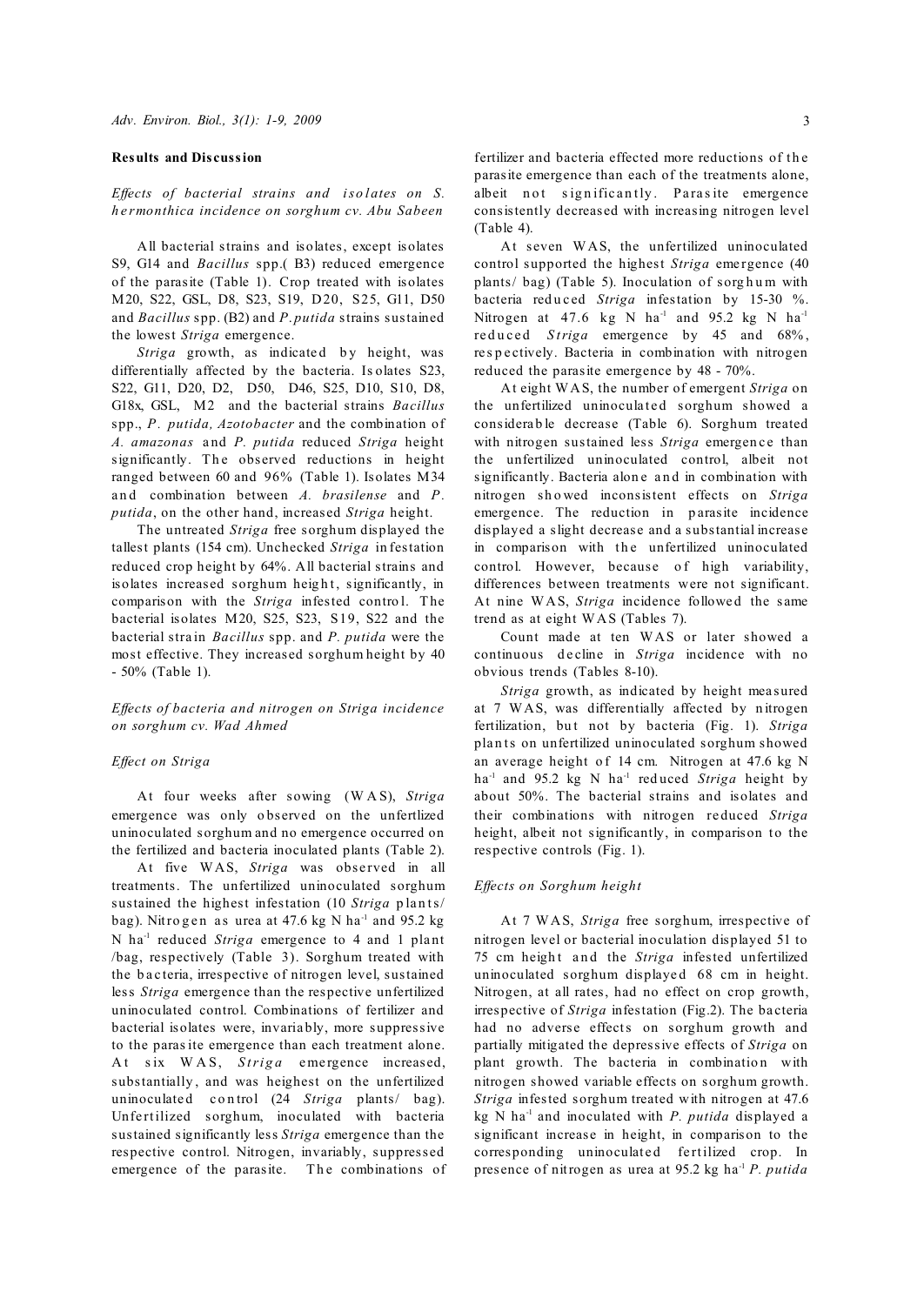had no effect on infested sorghum growth in comparison to the corresponding nitrogen treated control. The combination of A. brasilense and nitrogen as urea at 47.6 kg ha<sup>-1</sup> and 95.2 kg ha<sup>-1</sup> increased sorghum height in comparison to nitrogen alone. The combination of the bacterium with the nitrogen at 95.2 kg  $ha^{-1}$  affected the heighest increment (18 %) in sorghum growth (Fig. 2).

At 11 WAS, the *Striga* free sorghum, irrespective of n itrogen level or bacterial inoculation, showed no significant differences in height (103, 94 and 82 cm). Unrestricted *Striga* growth, irrespective of nitrogen rate or bacterium in o culum, reduced sorghum height significantly (Fig. 3).

A t 15 WAS, unrestricted *Striga* growth reduced sorghum height by 76-100%. The unfertilized uninoculated crop was the most affected. The bacterial strains and isolates, partially, mitig ated the adverse effect of the parasite on sorghum. Reduction of the adverse effect of *Striga* on sorghum growth by *A. brasilense* increased with increasing nitrogen level. Unfertilized sorghum inoculated with *A. brasilense* displayed 85% reduction in height in comparison to the corresponding *Striga* free control. Sorghum treated with combinations of *A. brasilense* and nitrogen at 47.6 kg N  $ha^{-1}$  and 95.2 kg N  $ha^{-1}$ displayed 67 and 41% reduction in height in comparison to the corresp onding *Striga* free control, respectively. The partial mitigation of the adverse effects of *Striga* on sorghum by *P. putida* and isolate D46 did not show consistent trends with nitrogen level (Fig. 4)

#### **Discussion**

Root parasitic weeds generally damage their ho sts p lant even before they emerge above ground. Germination, radicle elongation, haustorium initiation, attachment and penetration are the earliest developmental st ages of *Striga*. These stages are especially fragile, can be modulated by phytohormones and are very likely targets for control methods [30,5]. The study focused on inhibition and/or perturbation of early growth stages of the parasite in an endeavour to develop an integrated control strategy.

The results revealed that some of the bacteria reduced and delayed *Striga* emergence on sorghum, others reduced *Striga* infestation and growth while some had enhancing effects, some bacterial strains and isolates increased sorghum growth in comparison to the *Striga* infested untreated control combinations of bacterial strains and isolates with nitrogen were often more suppressive to *Striga* growth, but promoting to sorghum growth, albeit often not significantly.

Inoculation of *Striga* infested soil with bacterial strains, isolate and treatment with nitrogen as urea

reduced and delayed *Striga* emergence on sorghum. Treatments comprising combination of bacterial inoculation and nitrogen were more suppressive to

(Tables 1-7). The observed reduction and delay in *S triga* emergence caused by bacterial strains and isolates may be attributed to reduced germination, reduced haustorium initiation and attachment. However, the decline in the suppressive effects of bacteria with time may be due to competition with soil micro-flora, disintegration of inoculated bacteria and/or to utilization of precursors of compounds initially present at low concentrations in soil.

the parasite emergence than each treatment alone

Suppression of *Striga* by nitrogen is consistent with several reports. Nitrogen curt ails production of germination stimulants by host root exudates  $[10]$ . Furthermore, nitrogen in form of urea and ammoniated compounds including  $(NH_4)_2$  SO<sub>4</sub> and  $NH_4$ <sup>+</sup> H<sub>2</sub>PO<sub>4</sub> suppressed *S. hermonthica* shoot development [6]. Inhibition of *S. hermonthic a* development by ammoniated compoun ds and urea was attributed to possible accumulation and toxicity o f ammonium ions [20]. This is consistent with the reported low glutamine synthase activity in *S. hermonthica* [26].

The observation that bacterial inoculation, nitrogen and their co mbination decreased growth vigour of emergent *Striga* (Fig. 1) and that the combinations were more suppressive than each alone may be due to their combined effects and is in line with the report of  $[1,2,3]$ . The authors reported that nitrogen was more effective in controlling the parasite on suppressive soil. Mic robial activity in suppressive soils was claimed to curtail *Striga* infe station [8]. The beneficial effects of bacteria on sorghum growth as indicated by height (Fig.  $2-3$ ) may be attributed to production of phytohormones. *Striga* is reported to perturb the hormonal balance of its host. Sharp reductions in Indol Acetic Acid (IAA), cytokinins and gibberellins were reported in *Striga* infested sorghum [28].

*Striga* damage is attributed to perturbations of the hormonal balance of its hosts which sets in at the very early stages of infestation. The parasite decreases the levels of auxins (IAA), Cytokinins (CKS) and Gibberellins (GAs) and increases that of abscisic acid (ABA) [14]. The decrease in GA s leads to dwarfing of the shoot, which lessen the ground covered by the crop and decreases humidity. Low humidity inc reases transpiration in *Striga*, enhances transfer of nutrients from the host to the parasite and in c reases the debilitating effects of the parasite [18]. High ABA levels lower photosynthesis and increase root growth. An increas e in root growth results in more contacts with *Striga* seeds and increases infestation [18]. The parasite is less of a problem in fertile soil and where crop rotation is practiced.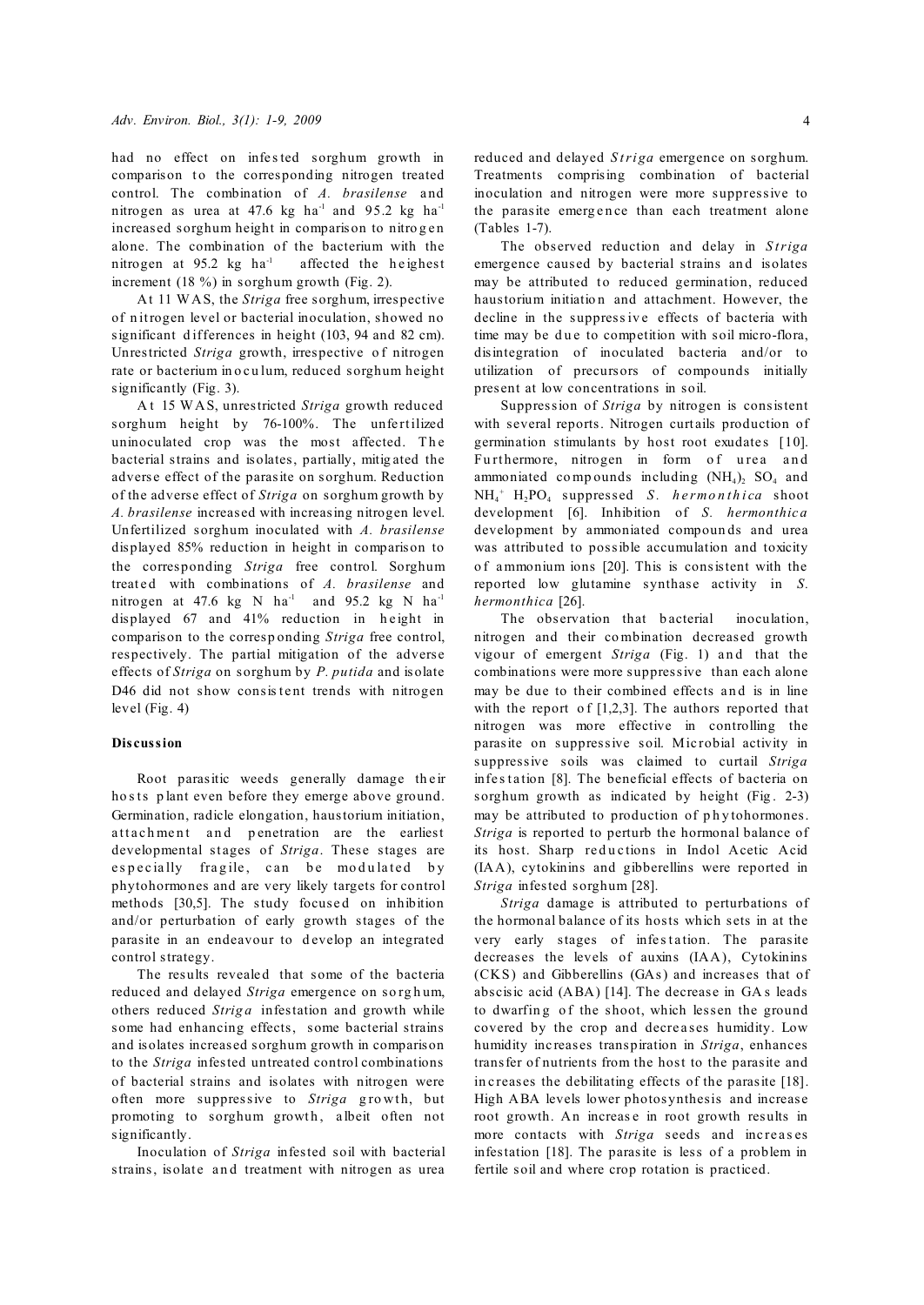## *Adv. Environ. Biol., 3(1): 1-9, 2009* 5

| <b>B</b> acteria        | Table 1: Effects of bacteria on Striga incidence on sorghum (cv. Abu Sabeen), at 12 WAS<br>No. of emerging | Height           |         |  |  |
|-------------------------|------------------------------------------------------------------------------------------------------------|------------------|---------|--|--|
|                         | Striga                                                                                                     | Striga           | sorghum |  |  |
| Azomonas                | $\mathbf{1}$                                                                                               | 7.68             | 98.6    |  |  |
| D46                     | 1.5                                                                                                        | 3.75             | 98.2    |  |  |
| M <sub>20</sub>         | $\boldsymbol{0}$                                                                                           | $\boldsymbol{0}$ | 110     |  |  |
| Azotobacter             | 2.25                                                                                                       | 9.37             | 97.88   |  |  |
| D50                     | 0.25                                                                                                       | 1.25             | 95.3    |  |  |
| S <sub>25</sub>         | 0.25                                                                                                       | 4.25             | 101.27  |  |  |
| D49                     | 1.5                                                                                                        | 9.87             | 97.9    |  |  |
| D10                     | 0.5                                                                                                        | 5.5              | 78.55   |  |  |
| A. brasilense+P. putida | 5                                                                                                          | 24.62            | 87      |  |  |
| S10                     | 1.25                                                                                                       | 4.87             | 73.52   |  |  |
| S <sub>2</sub> 3        | $\mathbf{0}$                                                                                               | 1.25             | 94.75   |  |  |
| D <sub>2</sub>          | 0.75                                                                                                       | 0.75             | 93.5    |  |  |
| G14                     | 5.25                                                                                                       | 20.37            | 90.67   |  |  |
| Bacillus spp. (B3)      | 5.25                                                                                                       | 4.5              | 83.72   |  |  |
| Bacillus spp. (B2)      | $\boldsymbol{0}$                                                                                           | 4.75             | 109.47  |  |  |
| D <sub>8</sub>          | $\boldsymbol{0}$                                                                                           | 5.37             | 76.67   |  |  |
| G18x                    | 1.75                                                                                                       | 5                | 89.95   |  |  |
| D <sub>25</sub>         | 0.75                                                                                                       | 16.62            | 71.05   |  |  |
| A. amazonas             | 1.5                                                                                                        | 7.87             | 91.05   |  |  |
| Bradyrhizobium          | $\overline{4}$                                                                                             | 4.87             | 87.3    |  |  |
| G4c                     | 0.5                                                                                                        | 8.87             | 83.35   |  |  |
| GSL                     | $\mathbf{0}$                                                                                               | 3.12             | 85.4    |  |  |
| G11                     | 0.5                                                                                                        | 6.37             | 96.15   |  |  |
| M <sub>7</sub>          | 3.25                                                                                                       | 17.87            | 62.27   |  |  |
| P. putida+A.amazonas    | 1.5                                                                                                        | 5                | 88.92   |  |  |
| A.brasilense            | 3.75                                                                                                       | 17.75            | 75.4    |  |  |
| S9                      | 5                                                                                                          | 7.37             | 69.7    |  |  |
| M34                     | 1.75                                                                                                       | 30.12            | 72      |  |  |
| G18                     | $\overline{c}$                                                                                             | 14.37            | 77.3    |  |  |
| P. putida               | 0.5                                                                                                        | 7.06             | 91.8    |  |  |
| G6c                     | $\overline{c}$                                                                                             | 11.25            | 69.95   |  |  |
| M <sub>2</sub>          | 0.5                                                                                                        | 5.37             | 89.2    |  |  |
| Bacillus spp. (B1)      | 1.25                                                                                                       | 17.25            | 94.85   |  |  |
| S19                     | 0.25                                                                                                       | $\boldsymbol{0}$ | 154.15  |  |  |
| S <sub>22</sub>         | $\boldsymbol{0}$                                                                                           | 19               | 55      |  |  |
| D20                     | 0.25                                                                                                       | 4.87             | 93.12   |  |  |
| infested control        | 5.25                                                                                                       | 8.75             | 95.75   |  |  |
| <b>LSD</b>              | ± 3.51                                                                                                     | ± 5.87           | ± 10.88 |  |  |

**Table 2:** Effects of bacterial strains, isolates and nitrogen level on *Striga* incidence on sorghum cv. Wad Ahmed (4 WAS)

|              |                                       |            |                | <i>Striga</i> incidence (plants/bag)<br>Bacterial isolate |                |             |
|--------------|---------------------------------------|------------|----------------|-----------------------------------------------------------|----------------|-------------|
| T reatment   | $(kg \text{ N} \text{ ha}^{-1})$      | bl         | b <sub>3</sub> | b2                                                        | b <sub>0</sub> | mean        |
| $\mathbf{0}$ |                                       | $(0.70)$ 0 | $(0.70)$ 0     | $(0.70)$ 0                                                | $(0.83)$ 0.3   | (0.73) 0.07 |
| 47.6         |                                       | $(0.70)$ 0 | $(0.70)$ 0     | $(0.70)$ 0                                                | $(0.70)$ 0     | $(0.71)$ 0  |
| 95.2         |                                       | $(0.70)$ 0 | $(0.70)$ 0     | $(0.70)$ 0                                                | $(0.70)$ 0     | $(0.71)$ 0  |
| Mean         |                                       | $(0.71)$ 0 | $(0.71)$ 0     | $(0.71)$ 0                                                | $(0.75)$ 0.1   |             |
|              | $LSD$ bacteria n.s. = non significant |            |                |                                                           |                |             |

LSD urea n.s

( ) indicates square root transformed data  $(\sqrt{x+0.5} x)$ : variable).

b1=*P. Putida,* b2= *A. brasilense*, b3= D46 isolate, b0= control.

| Table 3: Effects of bacterial strains, isolates and nitrogen level on Striga incidence on sorghum cv. Wad Ahmed (5 WAS) |  |
|-------------------------------------------------------------------------------------------------------------------------|--|
|-------------------------------------------------------------------------------------------------------------------------|--|

|                                              |                | <i>Striga</i> incidence (plants/bag) |            |                |            |  |  |  |  |  |
|----------------------------------------------|----------------|--------------------------------------|------------|----------------|------------|--|--|--|--|--|
| Bacterial isolate                            |                |                                      |            |                |            |  |  |  |  |  |
| Treatment ( $kg \text{ N}$ ha <sup>-1)</sup> | b <sub>1</sub> | b3                                   | b2         | b <sub>0</sub> | Mean       |  |  |  |  |  |
| $\mathbf{0}$                                 | $(1.98)$ 4     | $(1.83)$ 5                           | $(2.15)$ 4 | (3.17)10       | $(2.23)$ 6 |  |  |  |  |  |
| 47.6                                         | $(1.69)$ 3     | $(1.30)$ 2                           | $(1.55)$ 3 | $(1.87)$ 4     | $(1.61)$ 3 |  |  |  |  |  |
| 95.2                                         | $(1.21)$ 1     | (0.83) 0.0                           | $(0.92)$ 1 | (1.21)1        | $(1.05)$ 1 |  |  |  |  |  |
| mean                                         | $(1.63)$ 3     | $(1.32)$ 2                           | $(1.54)$ 3 | $(2.08)$ 5     |            |  |  |  |  |  |
| LSD interaction                              | $(\pm 1.239)$  |                                      |            |                |            |  |  |  |  |  |

LSD urea  $(\pm 0.619)$ 

LSD bacteria n.s

( ) indicates square root transformed data  $(\sqrt{x+0.5} x)$ : variable).

b1=*P. Putida,* b2= *A. brasilense*, b3= D46 isolate, b0= control.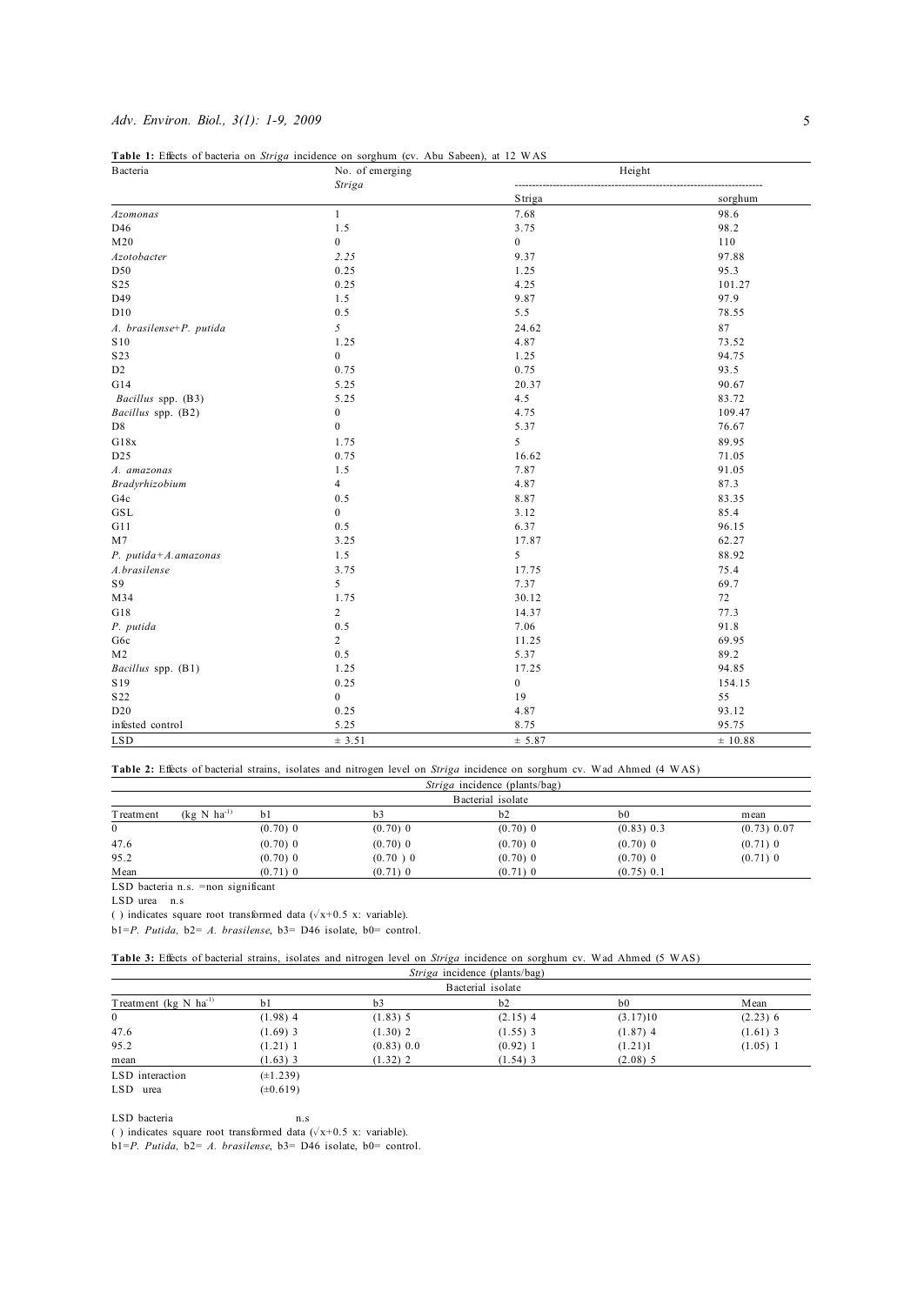## *Adv. Environ. Biol., 3(1): 1-9, 2009* 6

| Table 4: Effects of bacterial strains, isolates and nitrogen level on <i>Striga</i> incidence on sorghum cv. Wad Ahmed (6 WAS) |  |
|--------------------------------------------------------------------------------------------------------------------------------|--|
|--------------------------------------------------------------------------------------------------------------------------------|--|

|                                              |               |          | <i>Striga</i> incidence (plants/bag) |                |            |  |  |  |  |
|----------------------------------------------|---------------|----------|--------------------------------------|----------------|------------|--|--|--|--|
| Bacterial isolate                            |               |          |                                      |                |            |  |  |  |  |
| Treatment ( $kg \text{ N}$ ha <sup>-1)</sup> | b             | b3       | b2                                   | b <sub>0</sub> | mean       |  |  |  |  |
| $\overline{0}$                               | (3.83)15      | (4.0)17  | (4.49)21                             | (4.88)24       | (4.31)19   |  |  |  |  |
| 47.6                                         | (3.16)12      | (2.62)11 | (2.45)6                              | (3.48)13       | (2.93)10   |  |  |  |  |
| 95.2                                         | (2.59)7       | (2.36)7  | (2.86)9                              | $(2.95)$ 9     | $(2.69)$ 8 |  |  |  |  |
| mean                                         | (3.19)11      | (2.99)12 | (3.27)12                             | (3.77)15       |            |  |  |  |  |
| LSD urea                                     | $(\pm 1.004)$ |          |                                      |                |            |  |  |  |  |

LSD bacteria n.s

( ) indicates square root transformed data ( $\sqrt{x}$ +0.5 x: variable).

b1=*P. Putida,* b2= *A. brasilense*, b3= D46 isolate, b0= control.

#### **Table 5:** Effects of bacterial strains, isolates and nitrogen level on *Striga* incidence on sorghum cv. Wad Ahmed (7 WAS)

|                                              |               |           | <i>Striga</i> incidence (plants/bag) |                |          |
|----------------------------------------------|---------------|-----------|--------------------------------------|----------------|----------|
|                                              |               |           | Bacterial isolate                    |                |          |
| Treatment ( $kg \text{ N}$ ha <sup>-1)</sup> | h1            | b3        | b2                                   | B <sub>0</sub> | mean     |
| $\mathbf{0}$                                 | (5.3)28       | (5.48)32  | (5.82)34                             | (6.25)40       | (5.71)33 |
| 47.6                                         | (4.1)19       | (4.001)21 | (3.97)16                             | (4.65)22       | (4.18)19 |
| 95.2                                         | (3.8)15       | (3.30)12  | 3.67)16                              | (3.50)13       | (3.57)14 |
| Mean                                         | (4.39)21      | (4.26)21  | (4.49)22                             | (4.8)25        |          |
| LSD urea                                     | $(\pm 1.043)$ |           |                                      |                |          |

LSD bacteria n.s

( ) indicates square root transformed data ( $\sqrt{x+0.5}$  x: variable).

b1=*P. Putida,* b2= *A. brasilense*, b3= D46 isolate, b0= control.

| <b>Table 6:</b> Effects of bacterial isolates and nitrogen level on <i>Striga</i> incidence on sorghum cv. Wad Ahmed (8 WAS) |  |  |  |                                             |  |  |  |
|------------------------------------------------------------------------------------------------------------------------------|--|--|--|---------------------------------------------|--|--|--|
|                                                                                                                              |  |  |  | - Contra a fact descendant contents (became |  |  |  |

|                                              |          |          | <i>Striga</i> incidence (plants/bag) |                |          |
|----------------------------------------------|----------|----------|--------------------------------------|----------------|----------|
|                                              |          |          | Bacterial isolate                    |                |          |
| Treatment ( $kg \text{ N}$ ha <sup>-1)</sup> | h1       | b3       | b2                                   | b <sub>0</sub> | mean     |
|                                              | (5.43)29 | (3.99)17 | (5.52)30                             | (4.48)20       | (4.85)24 |
| 47.6                                         | (3.72)21 | (3.76)25 | (4.10)19                             | (4.70)22       | (4.07)22 |
| 95.2                                         | (3.53)15 | (5.38)34 | (3.83)18                             | (3.92)16       | (4.16)21 |
| mean                                         | (4.23)22 | (4.37)25 | (4.48)22                             | (4.37)19       |          |

LSD urea n.s

LSD bacteria n.s

n.s. =non significant

( ) indicates square root transformed data ( $\sqrt{x}$ +0.5 x: variable).

b1=*P. Putida*, b2= *A. brasilense*, b3= D46 isolate, b0= control.

|  | Table 7: Effects of bacterial isolates and nitrogen level on <i>Striga</i> incidence on sorghum cv. Wad Ahmed (9 WAS) |  |  |  |  |  |  |  |  |
|--|-----------------------------------------------------------------------------------------------------------------------|--|--|--|--|--|--|--|--|
|  |                                                                                                                       |  |  |  |  |  |  |  |  |

|                                              |                |             | <i>striga</i> incluence (plants/bag) |                |             |
|----------------------------------------------|----------------|-------------|--------------------------------------|----------------|-------------|
|                                              |                |             | Bacterial isolate                    |                |             |
| Treatment ( $kg \text{ N}$ ha <sup>-1)</sup> | b <sub>1</sub> | bЗ          | b2                                   | b <sub>0</sub> | mean        |
| $\mathbf{0}$                                 | $(5.40)$ 29    | $(3.99)$ 17 | $(6.04)$ 37                          | $(4.3)$ 20     | $(4.96)$ 25 |
| 47.6                                         | $(3.72)$ 21    | $(5.32)$ 40 | $(4.60)$ 25                          | (3.97)18       | $(4.41)$ 26 |
| 95.2                                         | $(4.87)$ 23    | $(5.3)$ 34  | $(4.08)$ 20                          | (3.92)16       | $(4.56)$ 23 |
| mean                                         | $(4.67)$ 24    | (4.9)30     | $(4.91)$ 27                          | (4.09)18       |             |

LSD urea n.s

LSD bacteria n.s n.s. =non significant

( ) indicates square root transformed data ( $\sqrt{x+0.5}$  x: variable).

b1=*P. Putida,* b2= *A. brasilense*, b3= D46 isolate, b0= control.

|                                              |                   |             | <i>Striga</i> incidence (plants/bag) |                |            |  |
|----------------------------------------------|-------------------|-------------|--------------------------------------|----------------|------------|--|
| Treatment ( $kg \text{ N}$ ha <sup>-1)</sup> | Bacterial isolate |             |                                      |                |            |  |
|                                              | bl                | b3          | b2                                   | b <sub>0</sub> | mean       |  |
| $\mathbf{0}$                                 | $(2.36)$ 9        | $(2.28)$ 6  | $(2.22)$ 7                           | $(2.25)$ 7     | $(2.28)$ 7 |  |
| 47.6                                         | $(2.28)$ 6        | $(2.88)$ 10 | $(2.44)$ 9                           | $(2.88)$ 10    | $(2.63)$ 9 |  |
| 95.2                                         | $(2.21)$ 5        | (3.15)10    | $(1.86)$ 7                           | $(2.72)$ 9     | $(2.49)$ 8 |  |
| mean                                         | $(2.28)$ 7        | (2.77)9     | $(2.17)$ 8                           | $(2.62)$ 8     |            |  |

LSD urea n.s

LSD bacteria n.s

n.s. =non significant

( ) indicates square root transformed data ( $\sqrt{x}$ +0.5 x: variable).

b1=*P. Putida,* b2= *A. brasilense*, b3= D46 isolate, b0= control.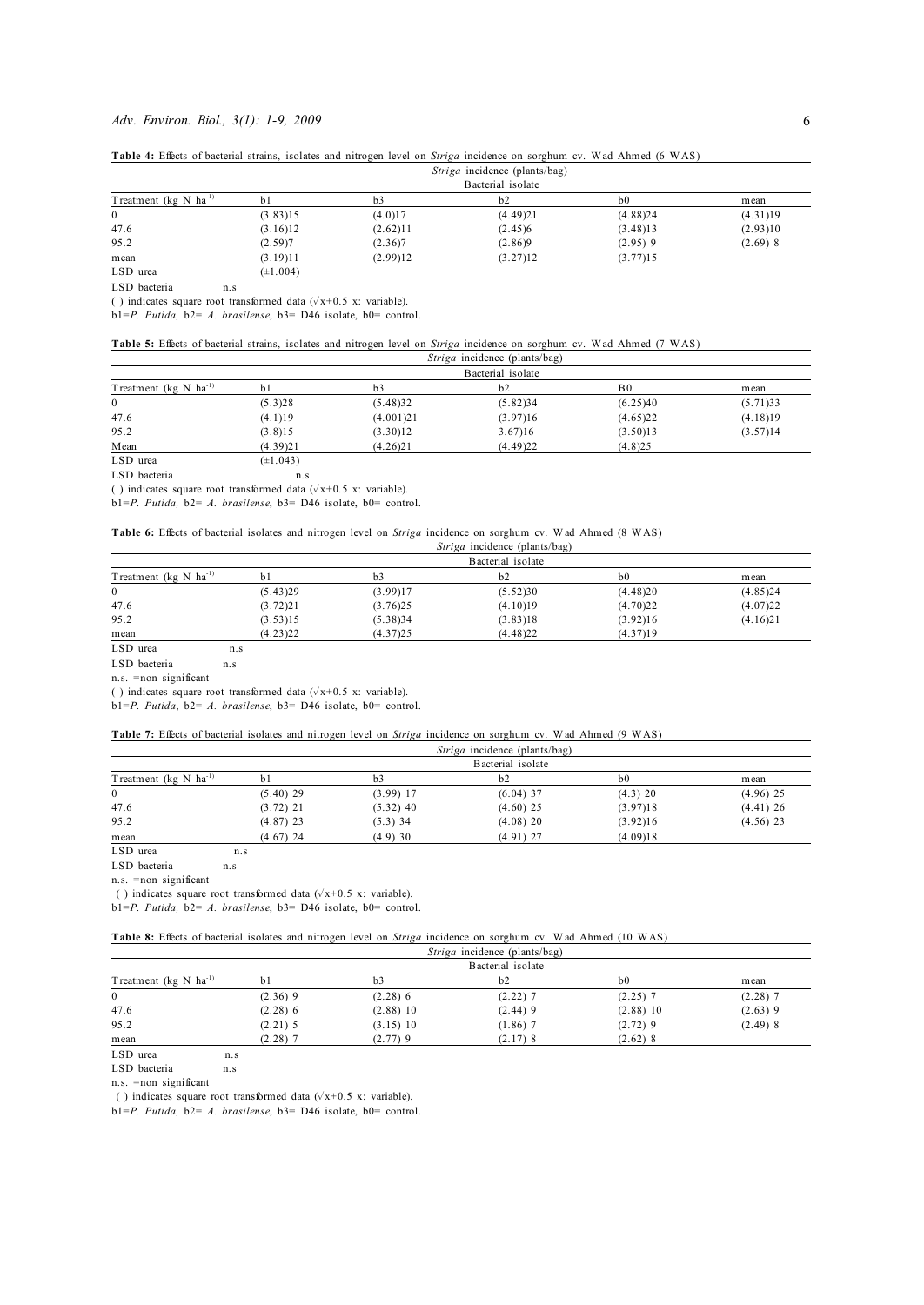#### *Adv. Environ. Biol., 3(1): 1-9, 2009* 7

| Table 9: Effects of bacterial isolates and nitrogen level on Striga incidence on sorghum cv. Wad Ahmed (11 WAS) |  |  |  |  |
|-----------------------------------------------------------------------------------------------------------------|--|--|--|--|
|                                                                                                                 |  |  |  |  |

| Treatment ( $kg \text{ N}$ ha <sup>-1)</sup> |                   |                |                |                |          |  |  |
|----------------------------------------------|-------------------|----------------|----------------|----------------|----------|--|--|
|                                              | Bacterial isolate |                |                |                |          |  |  |
|                                              | b <sub>1</sub>    | b <sub>3</sub> | b <sub>2</sub> | b <sub>0</sub> | Mean     |  |  |
| $\mathbf{0}$                                 | (1.11)1           | (1.83)3        | (1.65)3        | (1.76)3        | (1.59)3. |  |  |
| 47.6                                         | (1.54)2           | (1.84)3        | (1.38)2        | (1.52)2        | (1.57)2  |  |  |
| 95.2                                         | (1.63)3           | (2.757)8       | (0.70)0        | (1.62)3        | (1.68)3  |  |  |
| mean                                         | (1.43)2           | (2.14)5        | (1.25)2        | (1.63)3        |          |  |  |
| LSD urea<br>n <sub>s</sub>                   |                   |                |                |                |          |  |  |

LSD bacteria n.s

n.s. =non significant

( ) indicates square root transformed data ( $\sqrt{x}$ +0.5 x: variable).

b1=*P. Putida,* b2= *A. brasilense*, b3= D46 isolate, b0= control.

### **Table 10:** Effects of bacterial isolates and nitrogen level on *Striga* incidence on sorghum cv. Wad Ahmed (12 WAS)

| Treatment ( $kg \text{ N}$ ha <sup>-1)</sup> |                   |         |         |                |         |  |
|----------------------------------------------|-------------------|---------|---------|----------------|---------|--|
|                                              | Bacterial isolate |         |         |                |         |  |
|                                              | b                 | b3      | b2      | b <sub>0</sub> | mean    |  |
| $\mathbf{0}$                                 | (0.70)0           | (1.27)2 | (1.14)1 | (1.38)2        | (1.13)1 |  |
| 47.6                                         | (1.46)2           | (0.92)1 | (0.96)1 | (0.70)0        | (1.01)1 |  |
| 95.2                                         | (1.27)2           | (1.09)1 | (0.70)0 | (1.59)3        | (1.16)1 |  |
| mean                                         | (1.15)1           | (1.1)1  | (0.94)1 | (1.23)2        |         |  |

LSD urea n.s.

LSD bacteria n.s

n.s. =non significant

( ) indicates square root transformed data ( $\sqrt{x}$ +0.5 x: variable).

b1=*P. Putida,* b2= *A. brasilense*, b3= D46 isolate, b0= control.

#### **Table 11:** Effects of bacterial isolates and nitrogen level on *Striga* incidence on sorghum cv. Wad Ahmed (13 WAS)

| Treatment ( $kg \text{ N}$ ha <sup>-1)</sup> | <i>Striga</i> incidence (plants/bag)<br>Bacterial isolate |         |         |         |         |         |  |
|----------------------------------------------|-----------------------------------------------------------|---------|---------|---------|---------|---------|--|
|                                              |                                                           |         |         |         |         |         |  |
|                                              | $\mathbf{0}$                                              | (0.70)0 | (1.33)2 | (1.05)1 | (1.19)1 | (1.07)1 |  |
| 47.6                                         | (1.21)1                                                   | (0.92)1 | (0.70)0 | (0.99)1 | (0.88)1 |         |  |
| 95.2                                         | (0.92)1                                                   | (1.09)1 | (0.70)0 | (1.98)4 | (1.05)1 |         |  |
| mean                                         | (0.94)1                                                   | (1.11)1 | (0.82)1 | (1.13)1 |         |         |  |

LSD urea n.s

LSD bacteria n.s

n.s. =non significant

( ) indicates square root transformed data ( $\sqrt{x}$ +0.5 x: variable).

b1=*P. Putida,* b2= *A. brasilense*, b3= D46 isolate, b0= control.



**Fig. 1:** Effects of bacterial strains, isolates and nitrogen level on Striga height at 7 WAS

N0: with out nitrogen, N1: 47.6 kg N ha-1, N2: 95.2 kg N ha-1. B1: P. putida, B2: A. brasilense, B3: D46 isolate B0: control. S1: with Striga. Vertical bar indicates LSD



**Fig. 2:** Effects of bacterial strains, isolates, S. hermonthica and nitrogen level on sorghum height, at 7 WAS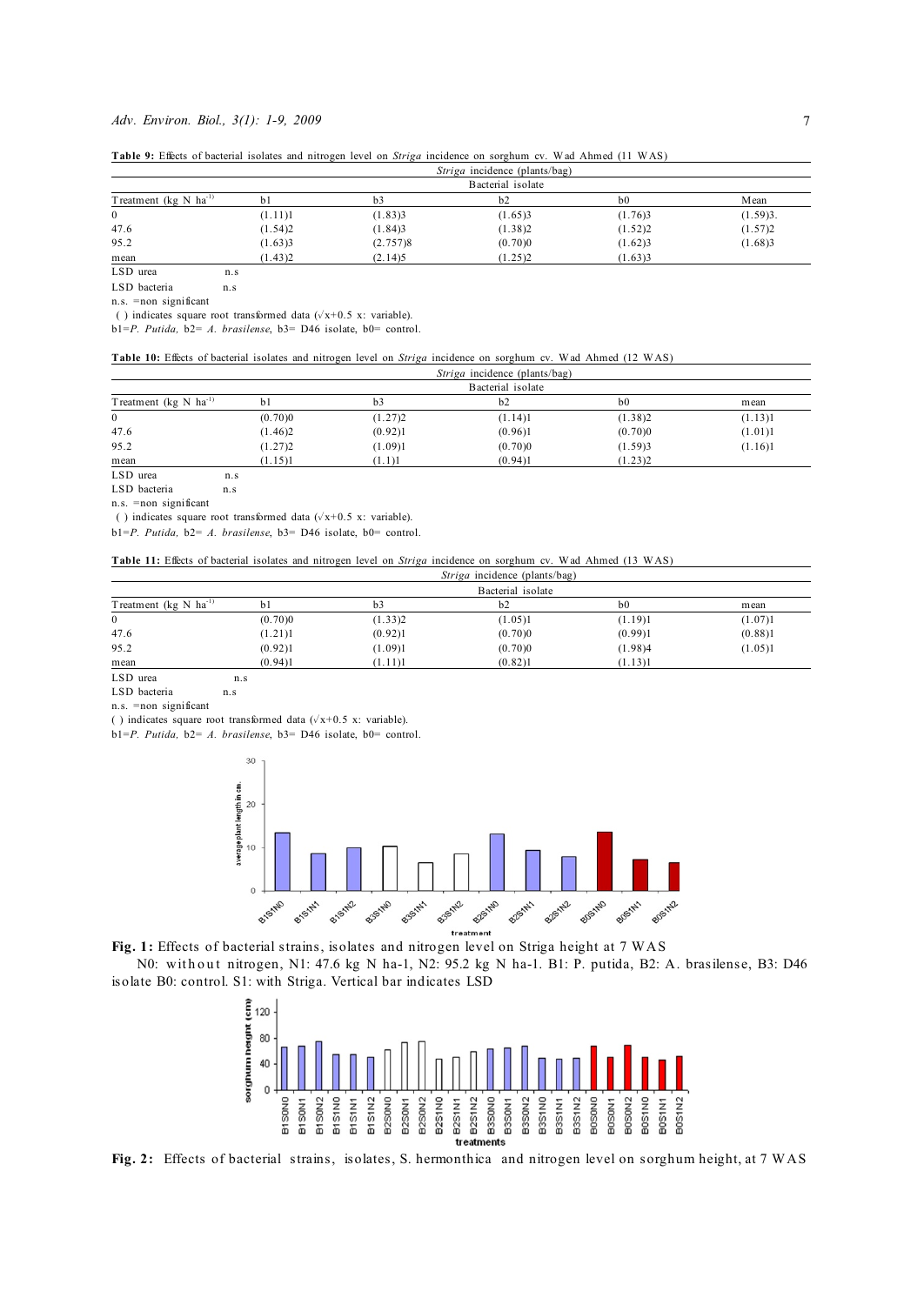

Fig. 3: Effects of bacterial strains, isolates, S. hermonthica and nitrogen level on sorghum height, at 11 WAS



Fig. 4: Effects of b acterial strains, isolates, S. hermonthica and nitrogen level on sorghum height, at 15 WAS

N0: without nitrogen, N1: 47.6 kg N ha-1, N2: 95.2 kg N ha-1. B1: P. putida, B2: A. brasilense, B3: D46 isolate B0: control. S1: with Striga. Vertical bar indicates LSD

Some soils are suppressive to the parasite and their suppressiveness was attributed to microbial population [11]. Currently there is no universally accepted and adopted control method for *Striga*. The present study indicated the possibility that good control of the parasite may be achieved by manipulation of the host – rhizosphere microorganism in combination with nitrogen.

#### **Acknowledgements**

The authors thank Professor El ahmedi of the Agricultural Research Corporation for providing sorghum seeds. We also thank the staff of ENRRI and faculty of Agricultural – University of Khartoum for providing bacterial strains. Especial words of thanks are due to Professor Abdel Wahab Hassan and Dr. El Sadig Agabna for their advice on statistical analysis.

### **References**

- 1. A honsi, M.O., D.K. Berner and A. Emechebe, 2003. Potential of ethylene producing *Pseudomonas* in combination with effective  $N_2$ fixing *Bradyrhizobial* strains as supplements to legume rotation for Striga hermonthica control. Biological Control, 28: 1-10.
- 2. Ahonsi, M.O., D.K. Berner, A.M. Emechebe and S.T. Lagoke, 2002a. Effect of soil pasteurization and soil N status on the severity of Striga h e r monthica in maize. Soil Biology Biochemistry, 34: 1670-1676.
- 3. Ahonsi, M.O., D.K. Berner, A.M. Emechebe and S.T. Lagoke, 2002b. Selection of rhizobacterial

strains for s uppression of germination of Striga hermonthica (Del.) Benth. seeds. Biological Control, 24: 143-152.

- 4. Ayensu, E.S., H. Doggett, R.D. Keynes, J. Marton-LeFevre, 1984. Striga - its biology and control. Physiologia Plantarum, 69: 699–703.
- 5. Babiker, A.G.T., L.G. Butler, G. Ejeta, W.R. Woodson, 1993. Ethylene bio synthesis and strigol-induced germination of Striga asiatica. Physiologia Plantarum, 88: 359–365.
- 6. Babiker, A.G.T., 2007. *Striga*: The sp reading scourge in A frica. The Japanese Society for Chemical Regulation of Plants, 42: 74- 87.
- 7. Bashan Y. and G. Holguin, 1998. Proposal for the division of plant growth-promoting rhizobacteria into two cla ssifications: biocontrol-GPB (plant growth promoting bacteria) and PGPB. Soil Biology and Biochemistry, 30: 1225–1228.
- 8. Berner, D.K., J.G. King, and B.B. Singh, 1995. Striga research and control a perspective from Africa. Plant Diseases, 79: 652-660.
- 9. Bouillant, M.L., L. Miche, O. Guedraogo and G. Alexander, 1997. Inhibition of *Striga* seed germination associated with sorghum growth promotion by soil bacteria. C.R. Acadamy Science Paris. Sciences de la vie/life Sciences, 320: 159 – 162.
- 10. Cechin, I. and M.C. Press, 1993. Nitrogen relations of the sorghum-Striga hermonthica host parasite association: growth and photosynthesis. Plant Cell and Environment, 16: 237-247.
- 11. Ciotola, M., A.K. Watson and S.G. Ha llett, 1995. Discovery of an isolate of Fusarium oxysporum with potential to control Striga hermonthica in Africa. Weed Research, 35: 303-309.